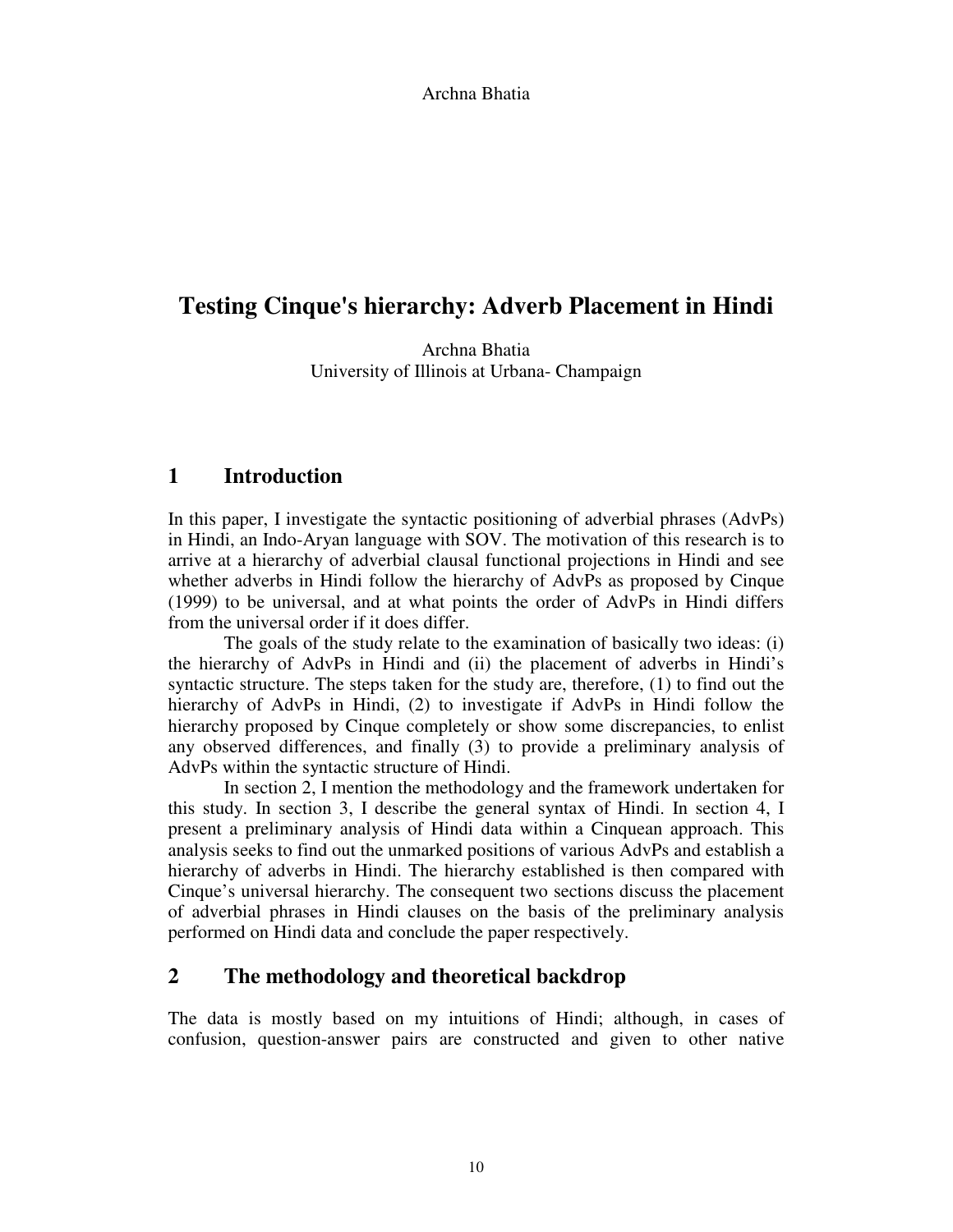speakers of Hindi to elicit relevant responses. The informants are also asked to translate a few sentences from English to Hindi or from Hindi to English to confirm the judgments associated with ordering of adverbs.

For analysis, I use a Cinquean approach and assume Kayne's (1994) antisymmetry hypothesis and Chomsky's Minimalist Framework (1995). In the remaining section, I describe Cinque's work on adverbs and functional heads.

Cinque proposes that adverbs occur in a fixed relative order. He argues for a single underlying position and a movement derivation in cases when an adverb shows up at two different positions with the same interpretation. When an adverb appears in two different positions having different interpretations, we have two different adverbs having the same phonological form.

Further, he proposes that adverbs occur in the specifier position of various functional projections<sup>1</sup>. He argues that there is a systematic one-to-one correspondence of the hierarchies of adverbs and clausal functional heads observed in various languages, and concludes that the functional projections in whose specifiers the adverbs appear are projections of these functional heads. See (1) below for his proposed hierarchy<sup>2</sup>:

(1) [*frankly* Mood-speech act [*fortunately* Mood-evaluative [*allegedly* Moodevidential [*probably* Mod-epistemic [*once* T(Past) [*then* T(Future) [*perhaps* Mood-irrealis [*necessarily* Mod-necessity [*possibly* Modpossibility [*usually* Asp-habitual [*again* Asp-repetitive(I) [*often* Aspfrequentative(I) [*intentionally* Mod-volitional [*quickly* Asp-celerative(I) [*already* T(Anterior) [*no longer* Asp-terminative [*still* Asp-continuative [*always* Asp-perfect [*just* Asp-retrospective [*soon* Asp-proximative [*briefly* Asp-durative [*characteristically* Asp-generic/progressive [*almost* Asp-prospective [*completely* Asp-SgCompletive(I) [*tutto* Asp-PlCompletive [*well* Voice [*fast/early* Asp-celerative(II) [*again* Asprepetitive(II) [*often* Asp-frequentative(II) [*completely* Asp-SgCompletive(II) (Cinque 1999; 106)

For him, the whole hierarchy may be present in each sentence of each language without any regard to whether the specifier and/ or head of the functional projections are morphologically realized or not. He also shows $3$  that there are several DP- related functional projections interspersed among adverbrelated functional projections.<sup>4</sup>

 1 Except for "circumstantial" adverbs that occur in the specifier position of distinct VP "shells". <sup>2</sup> Notice the matching of functional heads with corresponding adverbs.

 $3$  His assertion is based on four kinds of evidence: (a) presence of subject DPs in between various adverbs, (b) presence of object DPs in between various adverbs, (c) distribution of floating quantifiers among adverbs, and (d) distribution of the verb.

<sup>4</sup> This assertion is also supported by Kayne's claim that some scrambling is always allowed in OV languages (Kayne 2003), which amounts to the movement of the object to some specifier position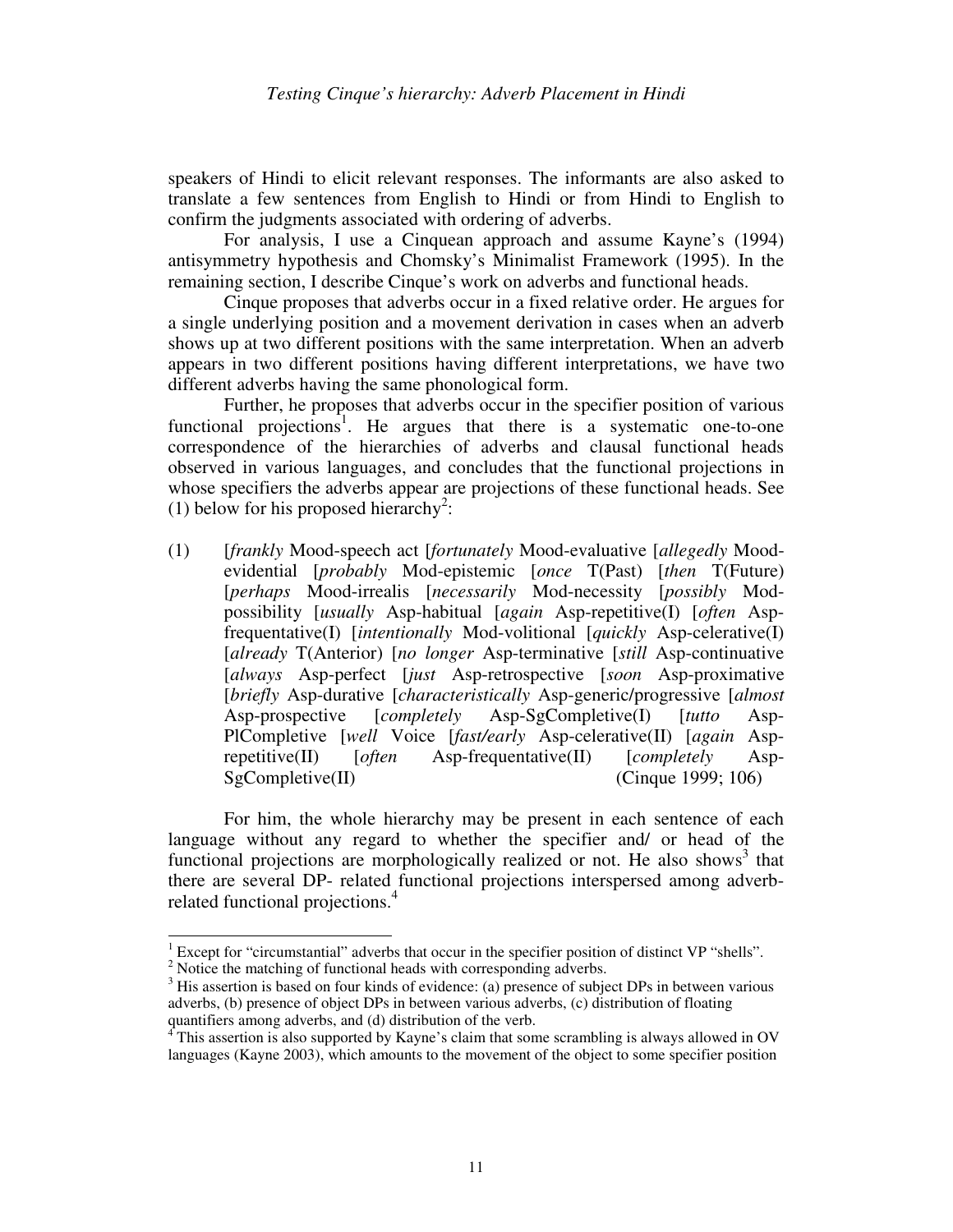### **3 General syntax of Hindi**

In this section, I briefly discuss some typological features of Hindi. The canonical word order of Hindi is SOV. The IO precedes the DO in unmarked cases as shown in the following example:

(2) jeen ne merii ko vo kitaab de dii thii Jane ERG Mary to that book gave was 'Jane had given that book (DO) to Mary (IO).'

However, the order of IO and DO seems to differ depending on which DP is focused. If the DO DP is focused, it appears before the IO DP, as in (3) below:

|                                               |  |  |  | (3) jeen ne gulaab ka paudha neha ko beca hai |  |  |  |
|-----------------------------------------------|--|--|--|-----------------------------------------------|--|--|--|
|                                               |  |  |  | Jane ERG rose of plant Neha to sold is        |  |  |  |
| 'Jane sold THE ROSE PLANT (DO) to Neha (IO).' |  |  |  |                                               |  |  |  |

 It is possible for the DO DP to occur after the IO DP and still be focused, although in that case, it is phonologically stressed. See example (4) below.

(4) jeen ne neha ko GULAAB KA PAUDHA beca Jane ERG Neha to rose of plant sold 'Jane sold THE ROSE PLANT (DO) to Neha (IO).'

 Example (3) represents the contrastive focus whereas example (4) the noncontrastive focus. Example (4) is the most natural response to the question 'What did Jane sell to Neha?" Example (3) will be an appropriate response to questions like 'What did Jane sell to Neha, was it a cactus plant?'

We may get pro-drop for  $1<sup>st</sup>$  and  $2<sup>nd</sup>$  person pronouns (as shown in (5) and (6) below) but not for  $3<sup>rd</sup>$  person pronouns (as shown in (7) and (8) below).

- (5) main jaa rahii huun I go -ing am 'I am going.'
- (6) pro jaa rahii huun

-

 (7) vo jaa rahii hai she go -ing is

higher than the verb. The landing site of the object can be higher than some adverbs at least (thus leading to the presence of DP- related projection among the adverb- related projections in the clausal structure).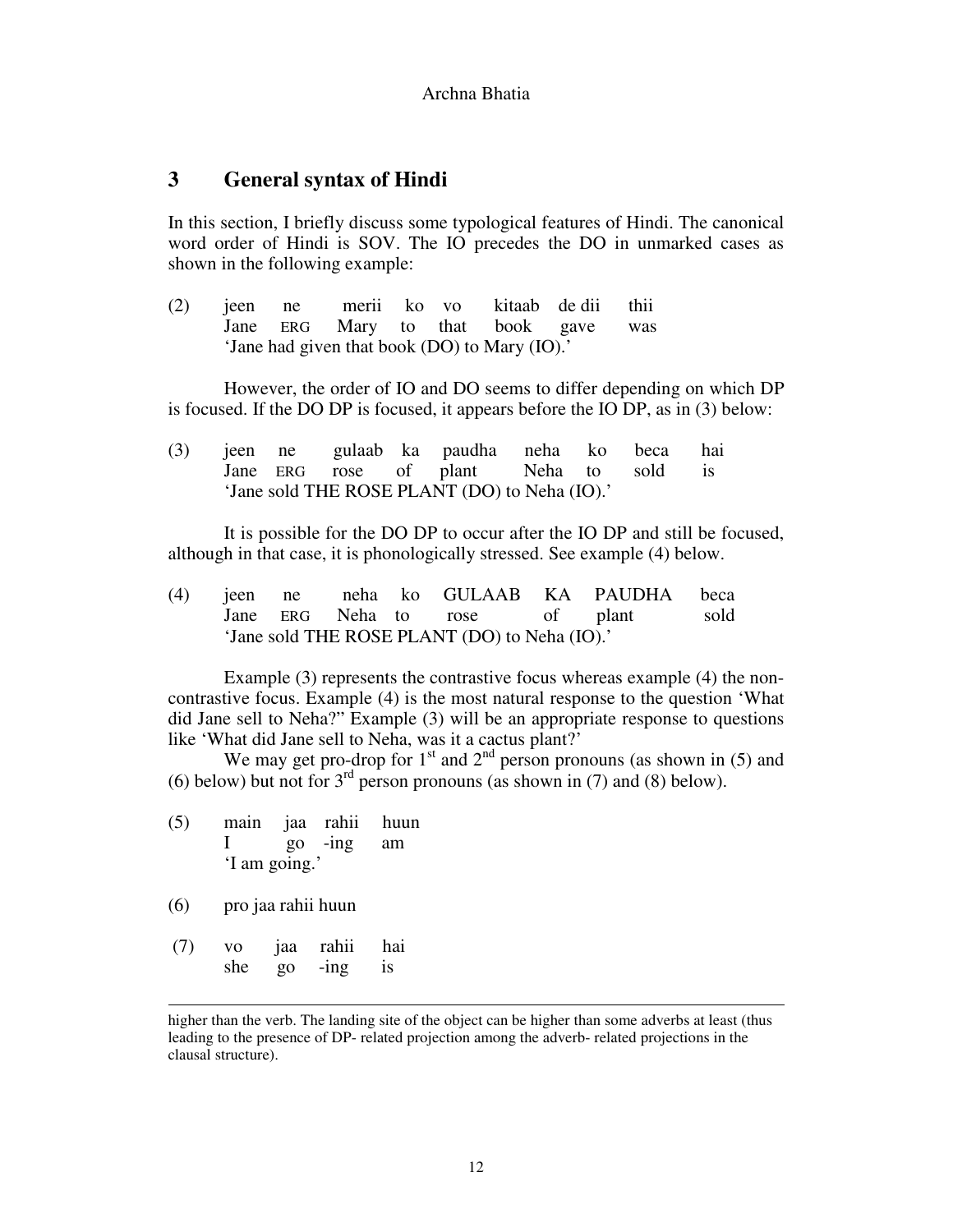'She is going.'

(8) \* pro jaa rahii hai

 Hindi shows a two-fold Case system, viz. Nom-Acc and Erg-Abs. The Nom-Acc is associated with the non perfect aspect and Erg-Abs with the perfect aspect. See non perfect aspect example (9) which has Nom-Acc Case system:

(9) laRke kutte ko dekhtee hain boys dog to see are 'The boys see the dog.'

In the following perfect aspect examples, we get Erg-Abs Case system:

| (10) | laRkoon                 | ne  | kutte  | ko | dekhaa |  |  |
|------|-------------------------|-----|--------|----|--------|--|--|
|      | boys                    | ERG | dog    | to | saw    |  |  |
|      | 'The boys saw the dog.' |     |        |    |        |  |  |
| (11) | laRkoon                 | ne  | kuttaa |    | dekhaa |  |  |
|      | boys                    | ERG | dog    |    | saw    |  |  |
|      | The boys saw a dog.     |     |        |    |        |  |  |

 Notice, the object in example (10) is Case- marked, whereas in (11), it is not. Masica (Dixon 1994) refers to this variable behavior of object Case- marking as 'identified object marking' as it depends on whether the objects are identified as animate/ inanimate and have definite/ indefinite reference; some people ascribe this variable behavior of objects to animacy and specificity (Bhatt 1996, etc).

# **4 A preliminary analysis of Hindi AdvPs**

In this section, various classes of AdvPs have been examined at various positions in a sentence to establish their most natural positions. In section 4.1, I describe these adverbs' most natural positions in relation to other constituents (such as subject, DO and IO) in the sentence. In section 4.2, I compare the positions of adverbs with respect to one another to establish their relative hierarchy.

# **4.1 The unmarked positioning of various types of adverbs:**

The following classes of adverbs are most naturally positioned clause initially: speech act adverb, evaluative adverb, evidential adverb, epistemic adverb, past tense adverb, future tense adverb and irrealis mood adverb. (12) below provides an example.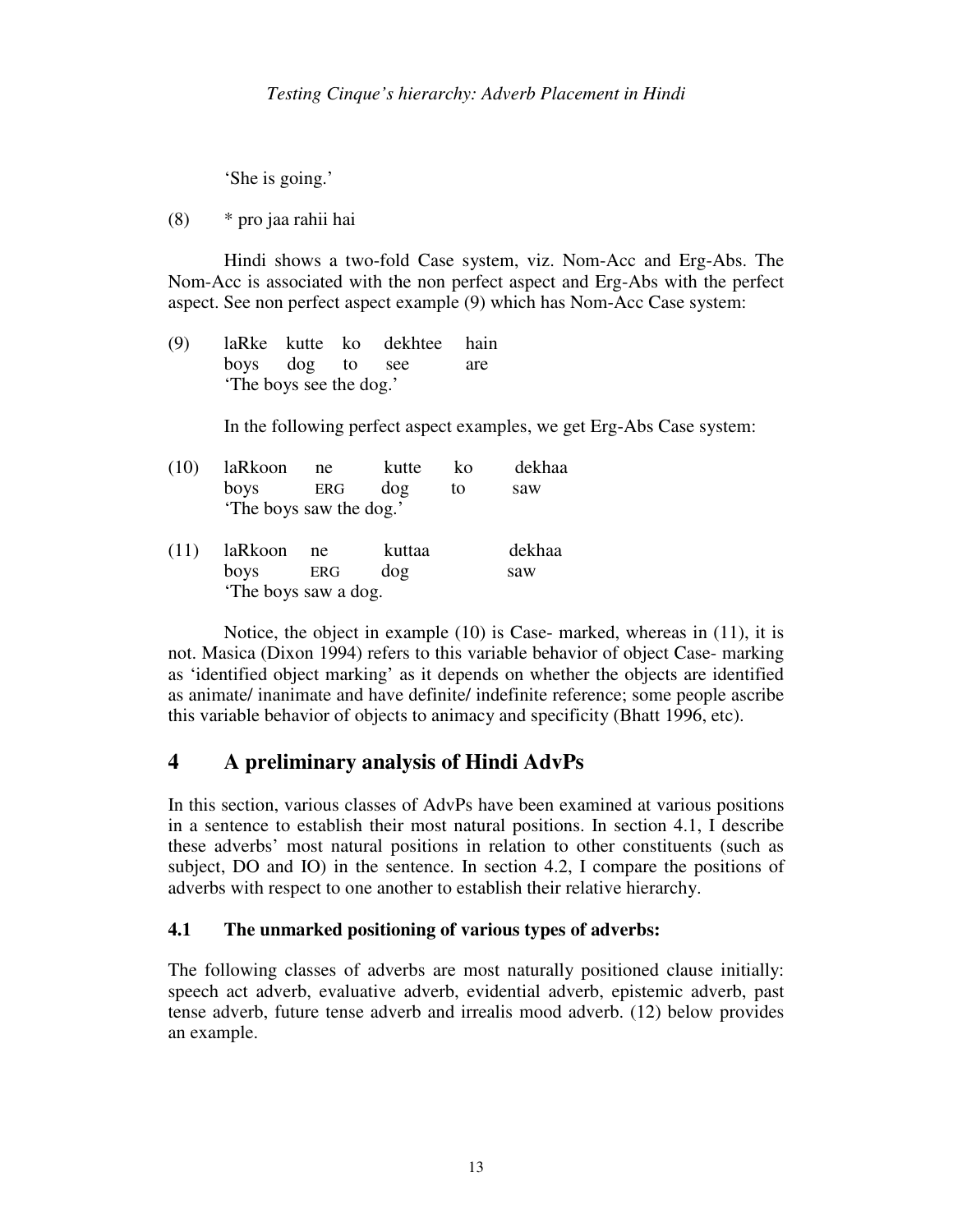(12) saccii men main ne bacce ko koii nashiila padarth nahii diyaa honestly I ERG child to any drug not gave 'Honestly, I did not give any drugs to the child.' (Speech act adverb)

Cinque calls all the adverbs mentioned above the higher adverbs since they appear higher in the sentence structure. However he includes a few other adverbs in the same class such as the alethic- necessity and alethic- possibility adverbs which show different distribution in Hindi. The alethic- necessity and the alethic- possibility adverb seem to occur after the subject (see (13) for an example), and their most preferred position is after the contrastively focused DPs as illustrated in examples (14) and (15) for the alethic- necessity adverb. Example (13) shows the alethic- necessity adverb's occurrence after the subject and before the non- contrastively focused DP.

- (13) jeen zaruur APNAA BAAG merii ko dikhaaegii Jane necessarily her garden Mary to will show 'Jane will necessarily show HER GARDEN to Mary.'
- (14) jeen APNAA BAAG zaruur merii ko dikhaaegii Jane her garden necessarily Mary to will show 'Jane will necessarily show HER GARDEN to Mary (whether she shows others' garden or not but she will show her garden necessarily).'
- (15) jeen MERII KO zaruur apnaa baag dikhaaegii Jane Mary to necessarily her garden will show 'Jane will necessarily show her garden TO MARY (she will necessarily show her garden to Mary specifically, irrespective of whether she shows it to other people as well or not).'

I speculate on a reason for the variable positioning of the adverb with the focused and the non focused objects in terms of change in positioning of DPs. It seems that Hindi has a DP- related position higher than various adverbs such as the Alethic- necessity adverb and the Alethic- possibility adverb.

The adverbs that Cinque classifies as lower adverbs appear clause medially in Hindi, which is compatible with them being lower adverbs in Hindi also. The lower class adverbs that appear higher in the hierarchy of lower adverbs proposed by Cinque appear right after the subject, whereas the ones that appear lower in the hierarchy appear lower in Hindi clausal structure. The lower position of these adverbs is shown by their occurrence after both the DO and the IO in the sentence. The classes of adverbs that appear in the lower region are: manner adverb, celerative (II) adverb, repetitive (II) adverb, frequentative (II) adverb and completive-Sg (II) adverb. See (16) below for an example: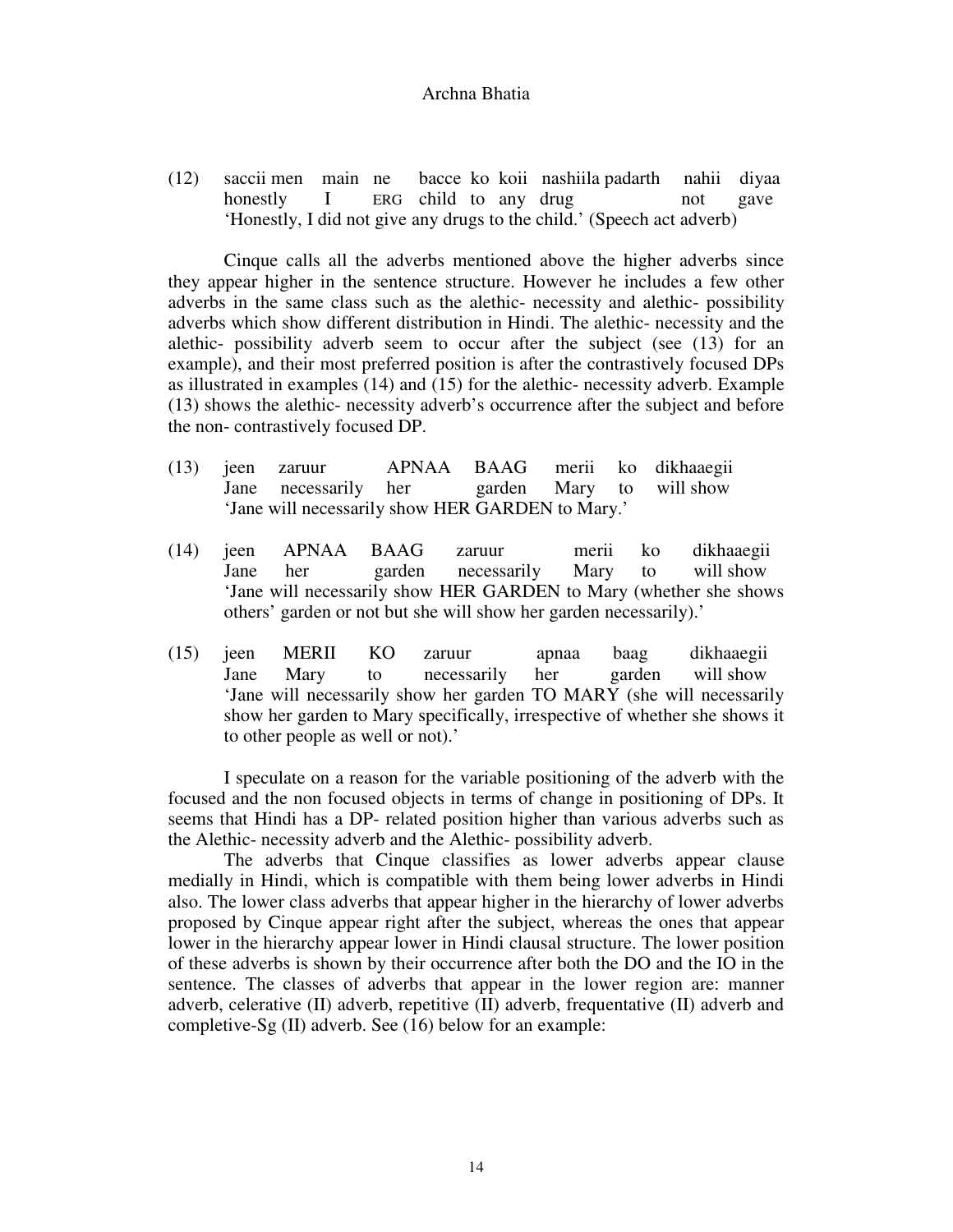(16) vo baccoon ko kahaanii acchii tarah se sunaatii hai she children to story well tell is 'She tells the story well to children.' (Manner adverb)

All other lower adverbs appear after the subject; however these lower adverbs also seem to change their positions depending on the focus on DO and/ or IO. The classes of adverbs that most naturally occur after the subject and do not change their positions according to the definiteness or non contrastive focus on DPs are: habitual adverb, repetitive (I) adverb, frequentative (I) adverb, volitional adverb, celerative (I) adverb, anterior tense adverb, terminative adverb, continuative adverb, perfect aspect adverb, retrospective adverb, proximative adverb, durative adverb, generic/ progressive adverb, prospective adverb, SgCompletive (I) adverb and PlCompletive adverb. They do follow the contrastively focused DPs. Example (17) below illustrates the unmarked positioning of one of these adverbs:

(17) jeen aadatanusaar apnii kavitaayen apnee dostoon ko sunaati hai Jane habitually her poems her friends to tell is 'Jane habitually tells her friends her poems.' (Habitual adverb)

Consider (18) with noncontrastive focus and (19) with contrastive focus for an illustration of change in positioning of Completive- Sg adverb below.

| $(18)$ vincii ne                  |  | puurii tarah se      | apnii roTii |       | khaaii |
|-----------------------------------|--|----------------------|-------------|-------|--------|
|                                   |  | Vinci ERG completely | his         | bread | ate    |
| 'Vinci completely ate his bread.' |  |                      |             |       |        |

(19) vincii ne APNII ROTII puurii tarah se khaaii Vinci ERG his bread completely ate 'Vinci completely ate HIS bread (instead of somebody else's bread).'

# **4.2 Relative positions of the adverbs<sup>5</sup> :**

Hindi shows the same ordering of AdvPs for most of the adverbs as Cinque (1999) proposes. However, many pairs of Hindi AdvPs also appear in the opposite order. It has been observed that whenever the opposite order is encountered, either the hierarchically higher AdvP is stressed (see case (b) below) or the lower AdvP directly modifies it, hence one can assume that the lower AdvP appears in the specifier position of the higher AdvP, see case (c) below<sup>6</sup>. In yet other cases,

<sup>&</sup>lt;sup>5</sup> I have italicized both the adverbs in each example below and have underlined the adverb that occurs second according to Cinque's hierarchy among the two adverbs.

<sup>&</sup>lt;sup>6</sup> I am not sure about these cases, since the test of inserting other material in between the two AdvPs does not work, as the sentence is still acceptable. However it could be concluded on the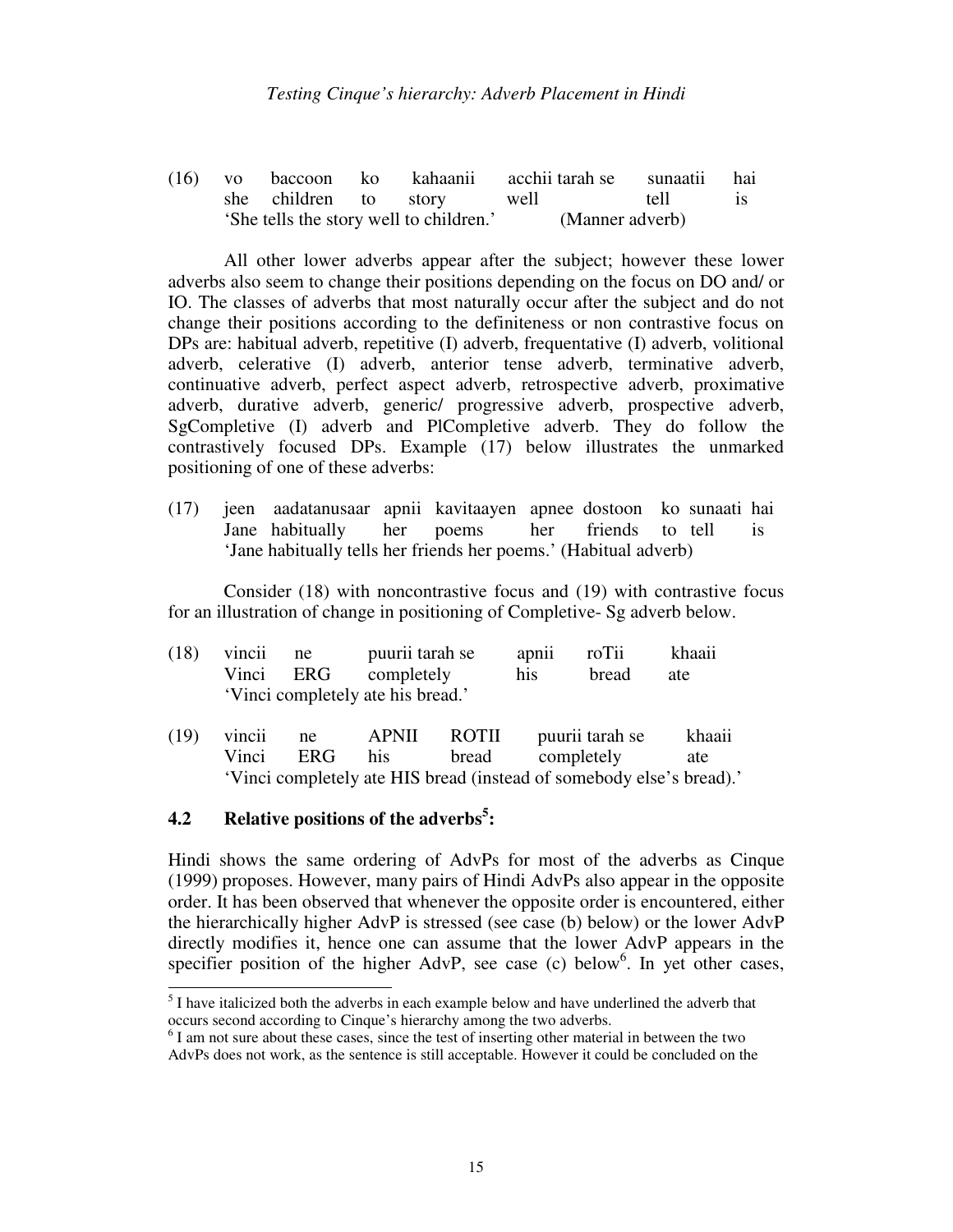when the opposite orders are apparently available, I propose that at least one of the AdvPs involved in those orders is indeed different from the ones involved in the expected order and just happens to have the same phonological form. See case (e) discussed below. In some cases, two AdvPs (occurring sequentially in Cinque's hierarchy) cannot go together in the same Hindi sentence, so it is difficult to determine their relative ordering (see case (d) below). However, in those cases, they have been compared with other AdvPs to establish their positions in the hierarchy<sup>7</sup>. Although there is a counterexample case as well where the opposite order seems natural and the expected order seems to show that the higher adverb modifies the lower adverb. See case (f) below.

(a) In the following cases, the AdvPs only occur in the order expected by Cinque's hierarchy, the opposite order is not acceptable.

1. Speech Act Adverb and Evaluative Adverb: The speech act adverb appears before the evaluative adverb within the same sentence as shown in (20) below:

(20) *imaandaarii se durbhaagyavash* meerii ne miishaa ko riports honestly unfortunately Mary ERG Misha to reports dikhaa dii thii showed had was 'Honestly, Mary had unfortunately shown the reports to Misha.'

The opposite order is not acceptable as the following sentence shows:

(21) \* *durbhaagyavash imaandaarii se* meerii ne miishaa ko riports dikhaa dii thi

Hence, we get: Mood-speech act > Mood-evaluative.

Similarly, the following pairs of AdvPs always appear in the orders mentioned below<sup>8</sup>:

2. Epistemic Adverb and Past Tense Adverb: Mod-epistemic > T(Past)

3. Repetitive Adverb and Frequentative Adverb: Asp-repetitive(I) > Aspfrequentative(I)

4. Prospective Adverb and Completive- Sg Adverb: Asp-prospective > Asp-SgCompletive(I)

5. Repetitive (II) Adverb and Frequentative (II) Adverb: Asp-repetitive (II)  $>$  Aspfrequentative(II)

-

basis of this evidence that the lower AdvP is not occurring in the spec position of the higher AdvP, it seems that the lower AdvP is directly modifying the higher AdvP semantically. I still need to find out some criteria to test this point.

 $<sup>7</sup>$  However, I could not find out any way to decide the order between those AdvPs.</sup>

 $8\,$  For data used to make these generalizations, please contact the author.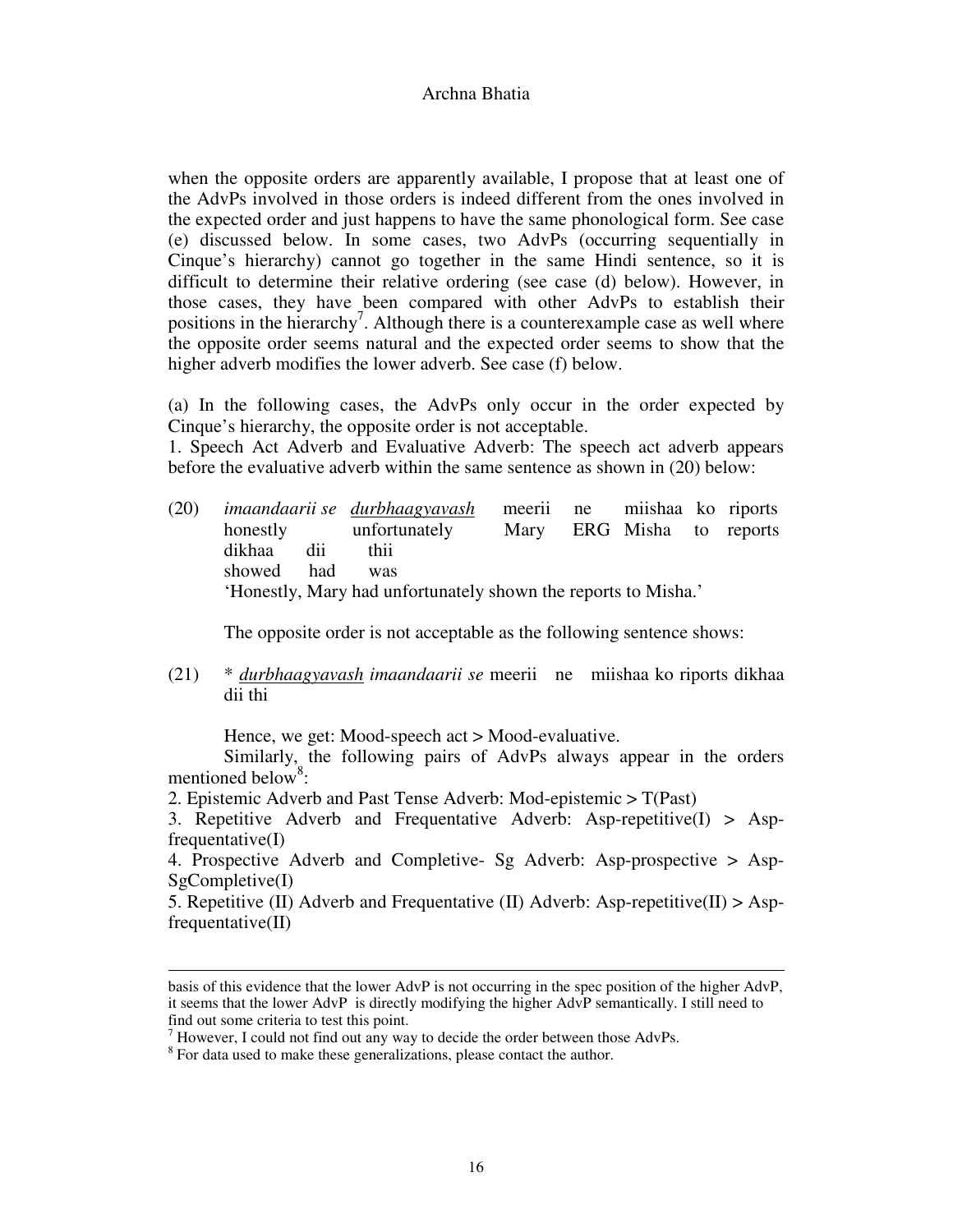6. Frequentative (II) Adverb and Completive- Sg (II) Adverb: Asp $frequency(\text{II}) > \text{Asp-SgComplete}(\text{II})$ 

(b) In the following cases, AdvPs may also appear in the opposite order where one of the adverbs may be in "parenthetical" or "focusing" use. In case of 'focusing' uses, the adverb apppearing later in the sentence seems to be stressed. 1. Past Tense Adverb and Future Tense Adverb: The past tense adverb appears before the future tense adverb in the most natural position as in (22) below.

(22) *das saal pehle agle din* vo aane vaala thaa ten years ago next day he come going to was 'Ten years ago, he was going to come the following day.'

The opposite order of the AdvPs is also acceptable in the sentence as in (23), however it appears to be focusing use semantically. Here, I tentatively propose a movement derivation of the hierarchically lower AdvP appearing on the left in the clause across the AdvP appearing on the right for this case. If it is indeed movement of the AdvP that leads to the opposite ordering of AdvPs, then this case does not provide any evidence for the opposite to expected order to be the underlying order of AdvPs and does support the claim of the fixed relative ordering of the AdvPs.

#### (23) *agle din das saal pehle* vo aane vaala thaa

Hence, the unmarked order of the AdvPs would be  $T$  (Past) >  $T$ (Future)

Similarly, the following pairs of AdvPs occur in the predicted order mentioned below, however these pairs can also appear in the opposite order with the adverb that appears later being stressed due to 'parenthetical' or 'focusing' use of an adverb in the pair.

2. Future Tense Adverb and Irrealis (mood) Adverb: T (Future) > Mood-irrealis 3. Irrealis (mood) Adverb and Alethic (necessity) Adverb: Mood-irrealis > Modnecessity

4. Habitual Adverb and Repetitive Adverb: Asp-habitual > Asp-repetitive(I)

5. Frequentative Adverb and Volitional Adverb: Asp-frequentative $(I) > Mod$ volitional

6. Volitional Adverb and Celerative Adverb: Mod-volitional  $>$  Asp-celerative(I)

7. Celerative Adverb and Continuative Adverb: Asp-celerative(I) > Aspcontinuative

8. Anterior Tense Adverb and Perfect Adverb: T(Anterior) > Asp-perfect

9. Terminative Adverb and Perfect Adverb: Asp-terminative > Asp-perfect

10. Continuative Adverb and Perfect Adverb: Asp-continuative > Asp-perfect

11. Perfect Adverb and Retrospective Adverb: Asp-perfect > Asp-retrospective

12. Retrospective Adverb and Durative Adverb: Asp-retrospective > Asp-durative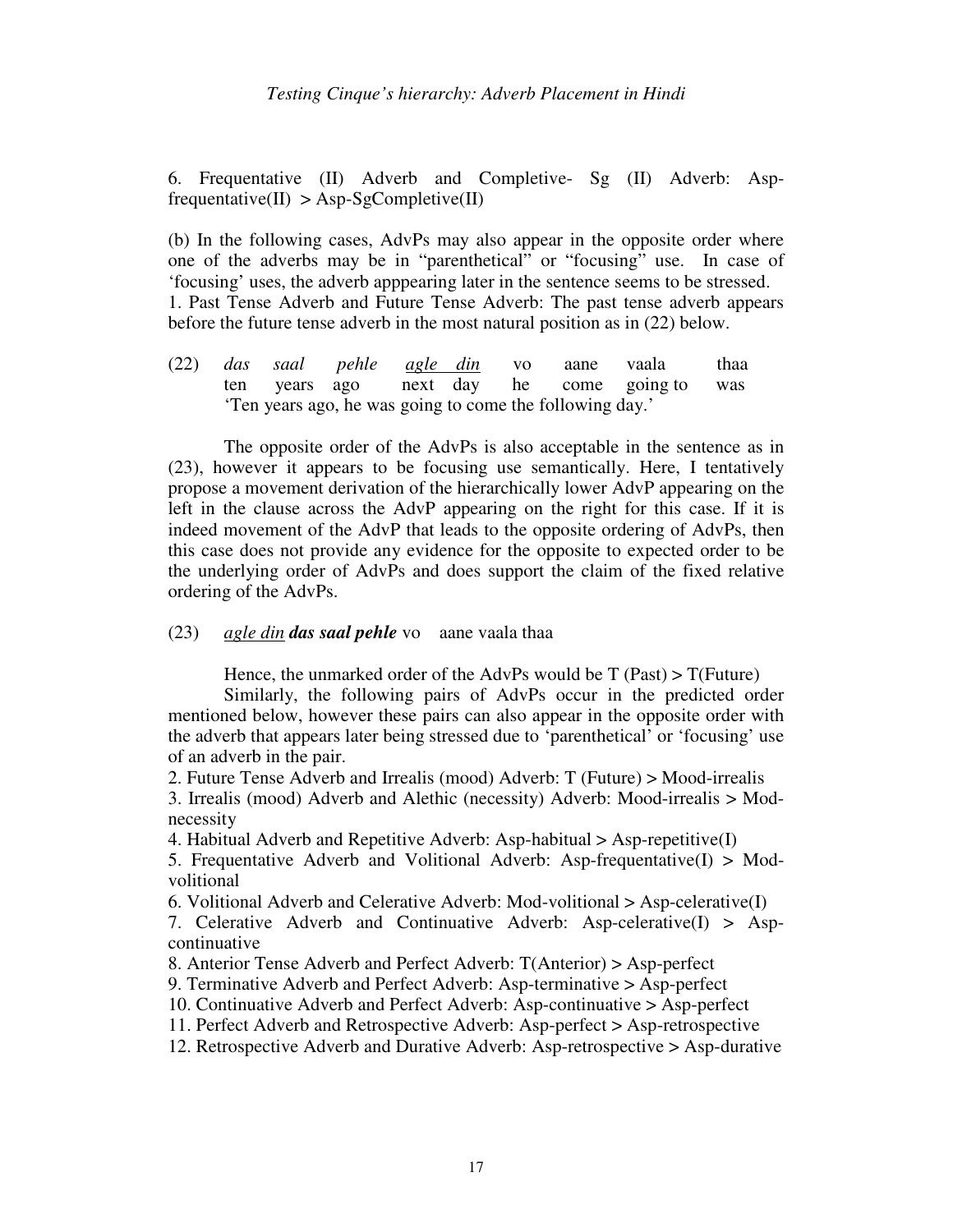13. Proximative Adverb and Durative Adverb: Asp-proximative > Asp-durative 14. Durative Adverb and Generic/ Progressive Adverb: Asp-durative > Aspgeneric/progressive

15. Completive- Sg Adverb and Voice Adverb: Asp-SgCompletive $(I)$  > Voice

16. Completive- Pl Adverb and Voice Adverb: Asp-PlCompletive > Voice

17. Voice Adverb and Celerative (II) Adverb: Voice > Asp-celerative(II)

(c) In the following cases when two AdvPs occur in the opposite to expected order, the hierarchically lower AdvP directly modifies the higher AdvP: 1. Generic/ progressive aspect adverb and prospective aspect adverb: The expected order occurs most naturally in Hindi too as in (24) below:

(24) jeen ne Tipikalii lagbhag motii ko gaaRii de hii Jane ERG typically almost Moti to car give EMPH dii thii gave was 'Jane typically had almost given the car to Moti.'

When the opposite order appears, the adverb lagbhag seems to modify the adverb Tipikalii as in (25) below:

(25) jeen ne lagbhag Tipikalii motii ko gaarhii de hii dii thii 'Jane had almost typically given the car to Moti.'

This case too does provide support for a fixed relative ordering of the AdvPs, since the opposite order is just a result of modification of an AdvP by another and hence cannot be considered to point to an opposite ordering than expected between those  $AdvPs$  in the clausal structure<sup>9</sup>.

The other similar cases in this category are listed below:

2. Alethic (Possibility) Adverb and Habitual Adverb: Mod-possibility > Asphabitual

3. Frequentative Adverb and Volitional Adverb: Asp-frequentative> Aspvolitional

4. Volitional Adverb and Celerative Adverb: Asp-volitional> Asp-celerative

5. Celerative (I) Adverb and Continuative Adverb: Asp-celerative(I)> Aspcontinuative

6. Celerative (II) Adverb and Repetitive (II) Adverb: Asp-celerative (II)  $>$  Asprepetitive(II)

(d). In the following cases, the pairs of AdvPs cannot co-occur for reasons of incompatibility, such as they contradict each other, e.g., the alethic- necessity

<sup>&</sup>lt;sup>9</sup> This is so because the AdvP modifying the other one is part of the phrasal structure of the adverb being modified and so cannot occur as a separate projection in the clausal structure from the projection of the adverb being modified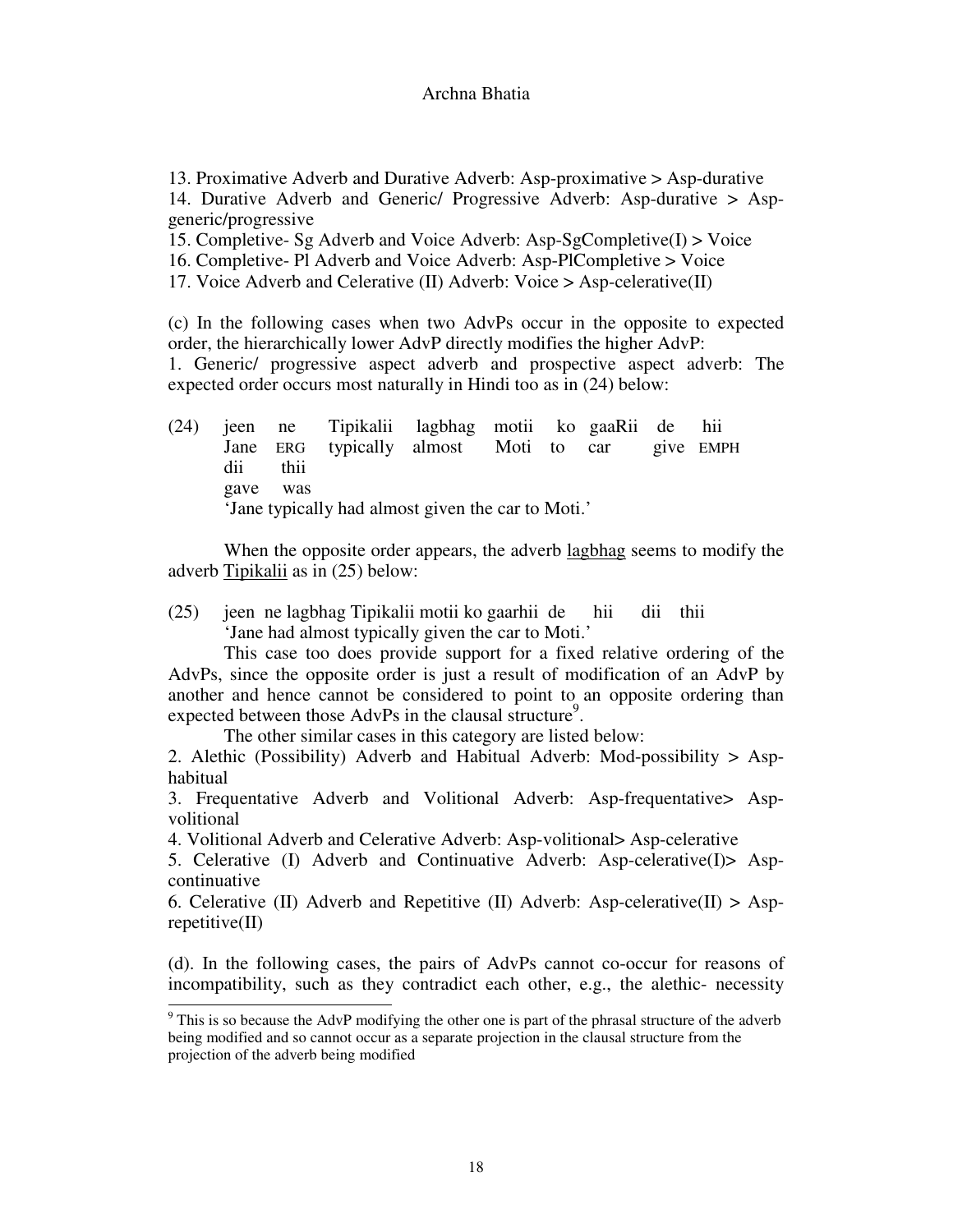adverb and the alethic- possibility adverb or do not make much sense together, e.g., celerative and the terminative adverb. These cases show the pairs for which no hierarchical relation in Hindi could be established. They provide neither support, nor counterevidence for Cinque's hierarchy.

1. Alethic- Necessity Adverb (e.g. *zaruur hii* 'necessarily') and Alethic-Possibility Adverb (e.g. *sambhavtah* 'possibly')

2. Celerative Adverb (e.g. *jaldii se* 'quickly') and Anterior Tense Adverb (e.g. *pehle hii* 'already')

3. Celerative Adverb and Terminative Adverb (e.g. *ab or nahii* 'no longer')

4. Anterior Tense Adverb and Terminative Adverb

5. Anterior Tense Adverb and Continuative Adverb (e.g. *abhii bhii* 'still')

6. Terminative Adverb and Continuative Adverb

7. Retrospective Adverb (e.g. *kuch hii der pehle* 'a short while before') and Proximative Adverb (e.g. *kuch der baad* 'after a short while')

8. Completive- Sg Adverb (e.g. *puurii tarah se* 'completely') and Completive- Pl Adverb (e.g. *puurii tarah se* 'completely')

(e). There are some cases when orders opposite to the predicted may occur, however the interpretation of adverbials changes in those cases. The apparent reversal of order derives from the fact that some adverbs can belong to different classes of adverbs (i.e. the same phonological form may represent adverbs belonging to two different classes). The following is an example of such a case: 1. ajiib taur se ('strangely'): The evaluative adverb appears before the evidential adverb as predicted by Cinque's hierarchy. See example (26) below:

(26) *ajiib taur se ripoort ke anusaar* meerii ne vo nookrii strangely according to the report Mary ERG that job joon ko de dii John to give had 'Strangely, according to the report Mary gave that job to John.'

The opposite order is also possible but notice the change in interpretation of the AdvPs in the following example, where ajiib taur se receives a manner interpretation, rather than an evaluative one:

(27) *ripoort ke anusaar ajiib taur se* meerii ne vo nookrii joon ko de dii 'Reportedly Mary gave the job to John in a strange manner.'

 Hence, ajiib taur se can function both as an evaluative and as a manner adverb, and the order is as follows (compatible with Cinque): Mood-evaluative > Mood-evidential > ...> Voice

Thus, I propose that the relative order of the AdvPs is still fixed and the reason why we get both orders is probably because at least one of the two AdvPs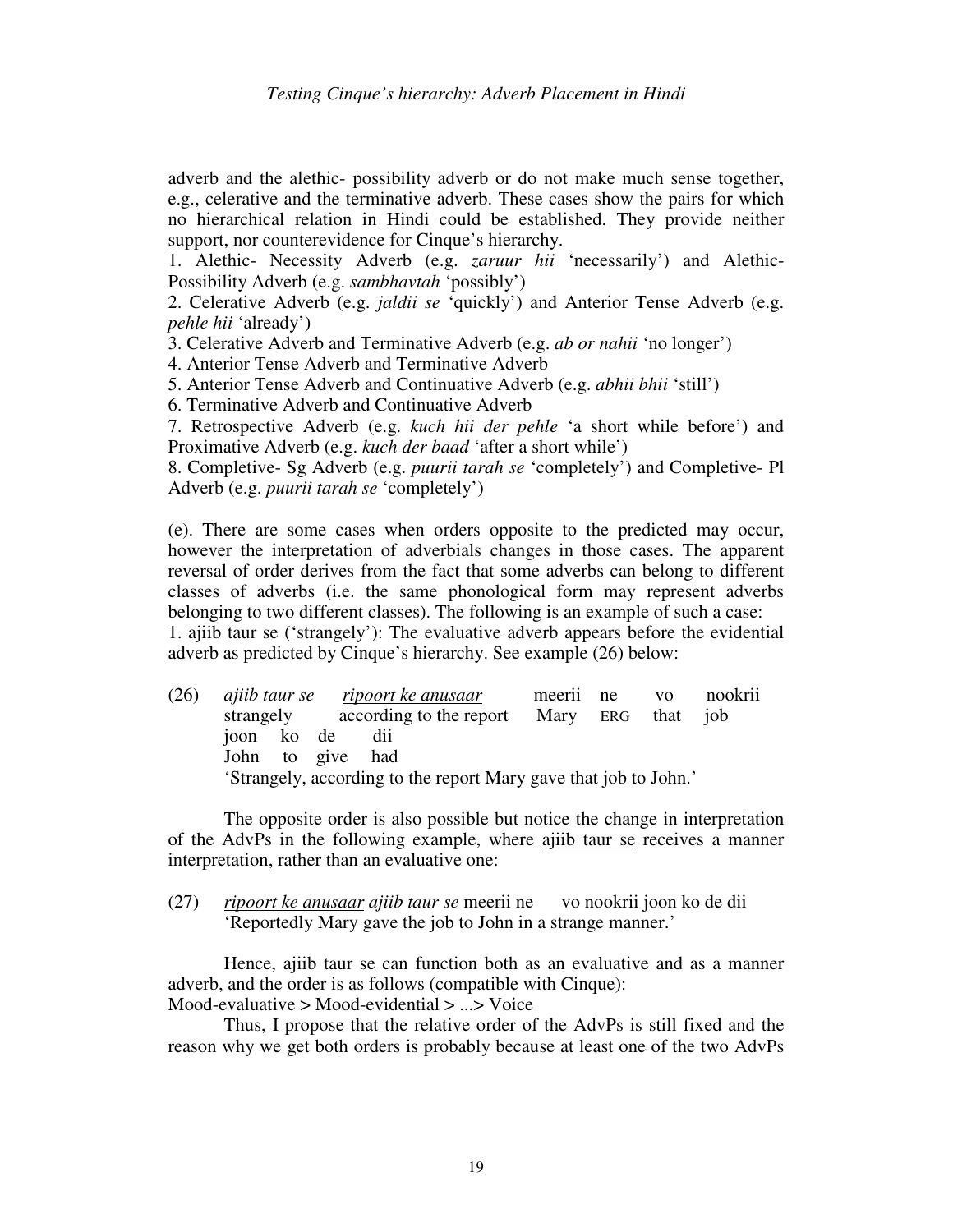in the pair occurs at two distinct positions, with different interpretations associated with those positions. I suggest that instead of just two AdvPs, there are, in fact, three AdvPs viz. AdvPevaluative, AdvPevidential and AdvPmanner and they occur in the following orders when taken two AdvPs at a time:

AdvPevaluative > AdvPevidential (as in  $(26)$  above) and AdvPevidential > AdvPmanner (as shown in (27) above).

Similarly there is another case observed in Hindi for this category: 2. Evidential Adverb and Epistemic Adverb: AdvPepistemicI > AdvPevidential > AdvPepistemicII

(f). There are some cases where the expected order is observed, however the adverb occurring higher in hierarchy seems to modify the adverb occurring next, Cinque does not mention any such cases. The opposite order too seems natural and in that case, none of the adverbs modifies the other. See examples below: 1. Alethic- Necessity Adverb and Habitual Adverb: The alethic- necessity adverb

precedes the habitual adverb as in  $(28)$ , i.e. Asp-habitual > Mod-necessity. However, here the habitual adverb aadatanusaar is being modified by the alethicnecessity adverb **zaruur** hi occurring prior to it which is unexpected under Cinque's paradigm. The opposite ordering is also acceptable and that too seems natural and there, none of the adverbs modifies the other. See example (29).

- (28) joon *zaruur hii aadatanusaar* apnaa kaam apne dostoon ko John necessarily habitually his work his friends to dikhaataa hai show is 'It is necessarily out of habit that John shows his work to his friends.'
- (29) joon *aadatanusaar zaruur hii* apnaa kaam apne dostoon ko dikhaataa hai 'Out of his habit, John necessarily shows his work to his friends. (i.e. It is his habit that he necessarily shows his work to his friends)'

 Cinque considers cases of modification of higher adverbs by the lower adverbs, but here we get the opposite case, i.e. Cinque's higher adverb modifies the lower adverb which provides a counterexample to Cinque's hierarchy (example (28)), and we also get the opposite ordering than expected as in (29).

Putting all the above pieces of information together, we arrive at the following hierarchies of AdvPs in Hindi:

 $(30)(i)$  Mood-speech act > Mood-evaluative > Mood-evidential > Mod-epistemic  $> T(Past) > T(Fature) > Mood-irrealis > Mod-necessary > Asp-habitud >$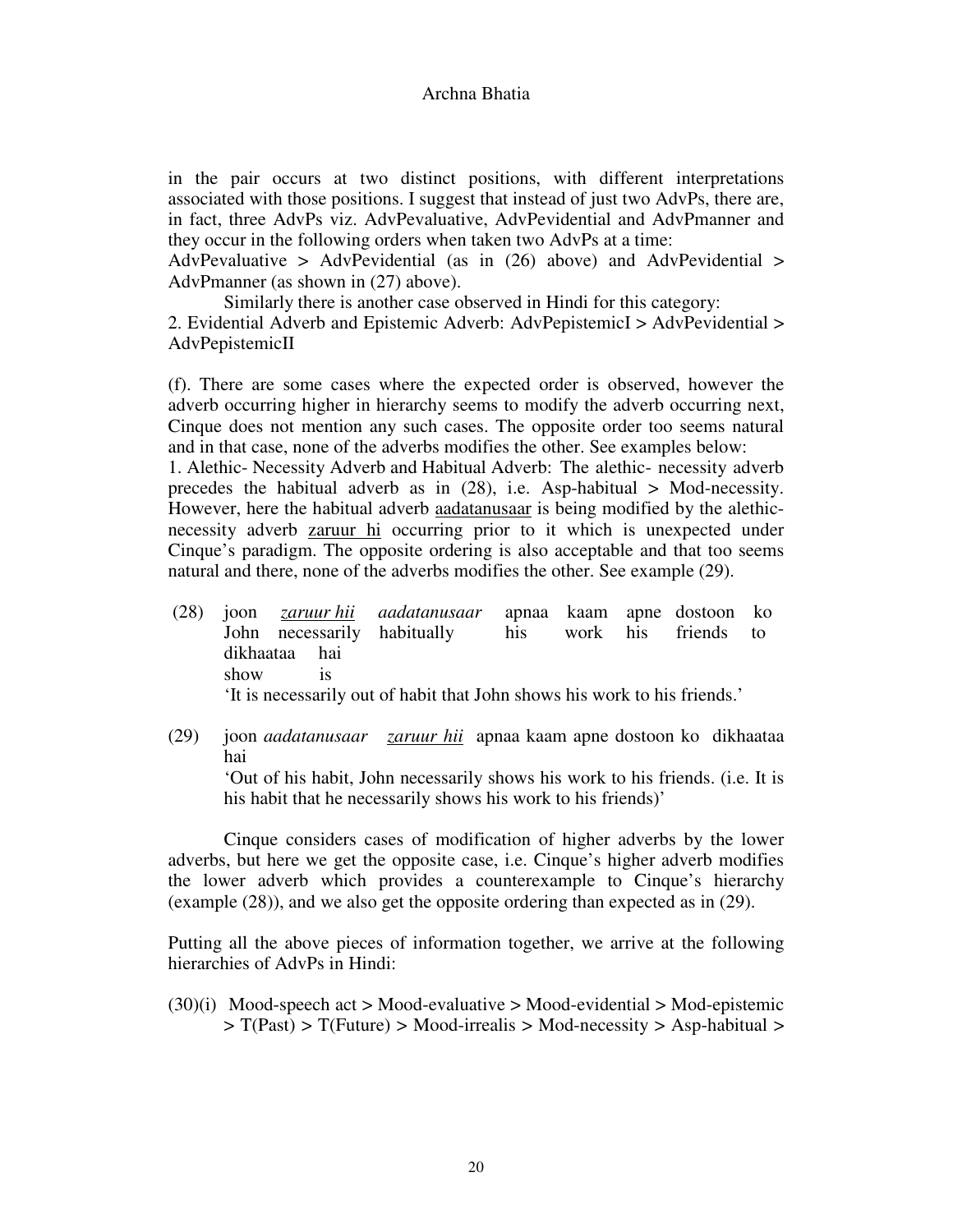$\text{Asp-repetitive(I)}$  Asp-frequentative(I) > Mod-volitional > Asp- $\text{celerative}(I) > \text{Asp-continuative}$ 

- $(iii)$  Mod-possibility > Asp-habitual
- (iii)  $T(Anterior) > Asp-perfect > Asp-retrospective > Asp-durative > Asp$ generic/progressive > Asp-prospective > Asp-SgCompletive(I) > Voice >  $\text{Asp-celerative(II)} > \text{Asp-repetitive(II)} > \text{Asp-requette(III)}$ SgCompletive(II)
- (iv) Asp-terminative > Asp-perfect > Asp-proximative > Asp-durative > Asp-PlCompletive > Voice
- $(v)$  Asp-continuative > Asp-perfect

In spite of the fact that Hindi shows a flexible word order in its sentences, I would like to suggest that the adverbs have fixed positions<sup>10</sup> and DPs may move across these adverbs to yield the observed variable orders (following Cinque).

# **5 Placement of AdvPs in Hindi clausal structure**

I have classified<sup>11</sup> the adverbs investigated into five classes which I call Adverb Class I, Adverb Class II, Adverb Class III, Adverb Class IV and Adverb Class V on the basis of their position in the clausal structure with respect to other material in the clause<sup>12</sup>.



 $\overline{a}$  $10$  This is supported by the fixed relative ordering of AdvPs in Hindi. See the hierarchy of AdvPs in Hindi arrived at in (30). Note that four of the above mentioned six cases (i.e. cases (a), (b), (c) and (e)) do provide support for the fixed relative ordering of AdvPs. The fifth case (case (d)) does not provide any support, however it also does not provide any counter evidence either, the sixth case (case (f)) however provides counterevidence for Cinque's hierarchy.

 $<sup>11</sup>$  Please refer to the Appendix for the AdvPs belonging to the various Adverb Classes.</sup>

 $12$  Please contact the author for the data used for this classification.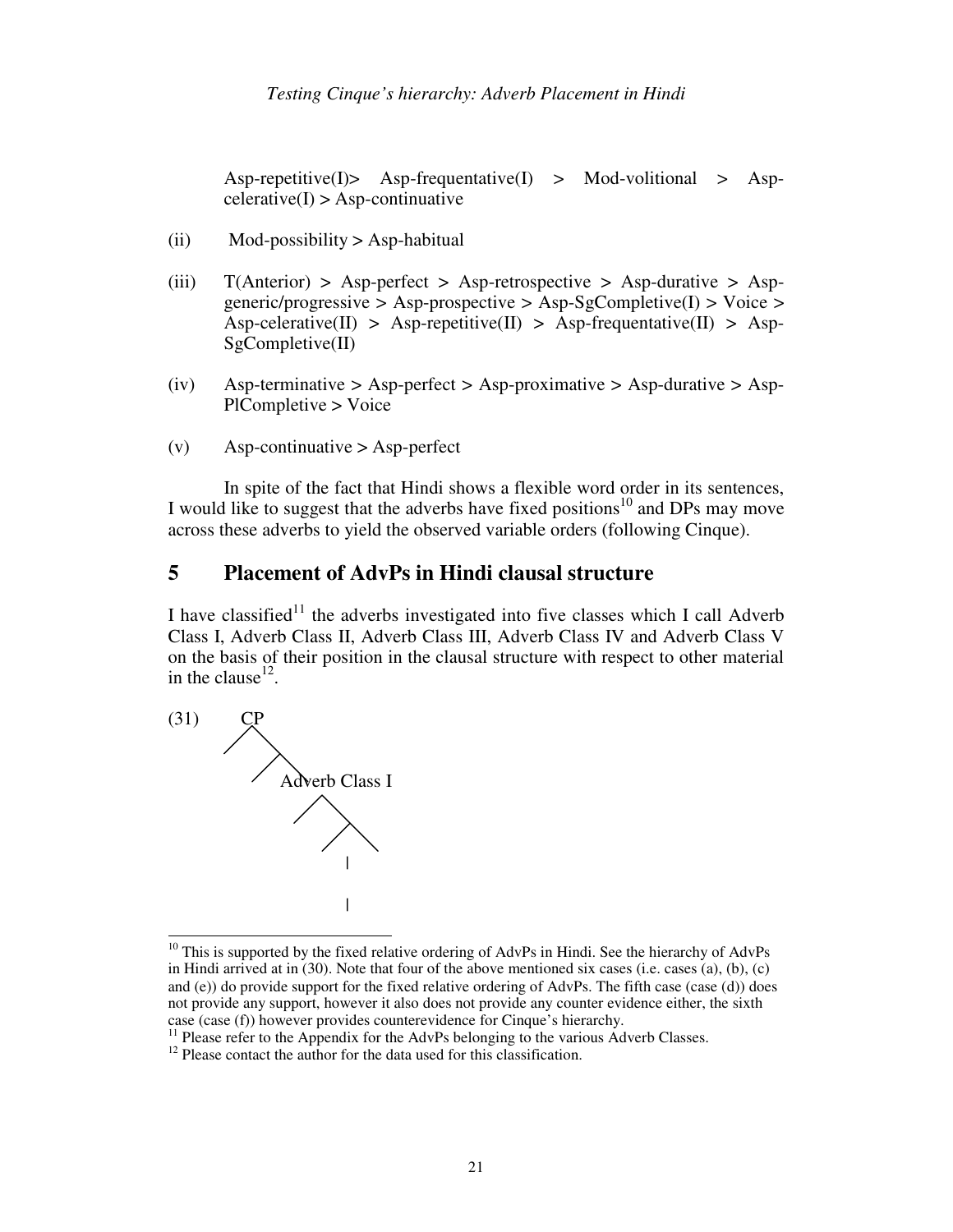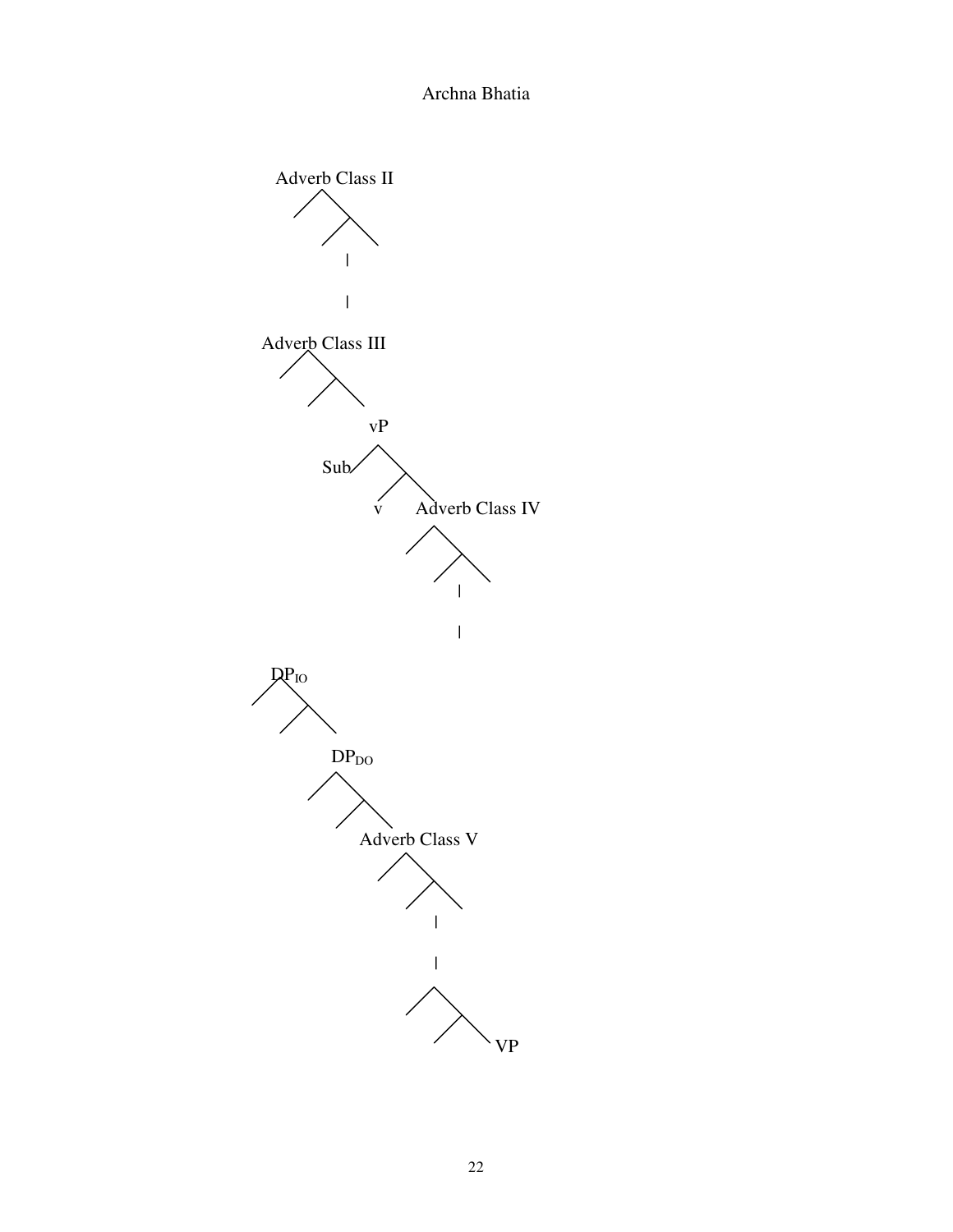The subject can move as much higher up as to a position between the lowest present functional head associated with the AdvP belonging to the Adverb Class I and the highest present functional head associated with the AdvP belonging to the Adverb Class II. This position seems to be an A- position since the objects cannot move to this position at all. The movement of the subject to this position is licensed under discourse related reasons, probably it is due to focus. I call this position the Discourse- Subject position and leave the details of these discourse- related reasons for further research.

 There is a contrastive focus position for objects as well which I call  $FocP_{CONTRASTIVE}$ . This position occurs below the v- head and above the AdvPs belonging to the Adverb Class IV.

 Similarly there seems to be another focus position for objects only; however, this seems to represent non- contrastive focus. I call this position the non- contrative focus position and represent it by FocP<sub>NON- CONTRASTIVE</sub>. This position occurs after the AdvPs belonging to the Adverb Class IV and before the DP- related position for IO if that is present, otherwise before the DP- related position for the DO and if the verb is intransitive, then it occurs before (i.e. higher than) the AdvPs belonging to the Adverb Class V.

### **6 Conclusion**

This paper has investigated the question of whether Hindi adverbs follow the adverbial hierarchy proposed by Cinque to be universal.

From this investigation, I conclude that Hindi follows the hierarchy of AdvPs proposed by Cinque for the most part. However for certain adverbs, Hindi does not provide any order due to semantic incompatibility between the two AdvPs being considered, for example, no order could be established between the Mod-necessity adverb and the Mod-possibility adverb due to their incompatibility with one another. The pairs of AdvPs that show the opposite orders than the ones predicted by Cinque's hypothesis have been argued to present only apparent exceptions since the unexpected ordering can be derived for independent reasons (such as modification of an adverb by another, or focusing of an adverb etc).

The AdvPs investigated have been classified into five Adverb Classes for the Hindi data on the basis of their positioning in the Hindi clausal structure. The adverbs belonging to these classes occur in the slots for these Adverb Classes, the structure presented above as (31) shows the slots for the five Adverb Classes.

On the basis of the evidence provided by Hindi data concerning adverb placement, we can conclude that Hindi supports Cinque's hypothesis of a universal hierarchy of AdvPs since the hierarchy found for the Hindi adverbs does match with the universal hierarchy proposed by Cinque to a great extent. Hindi also provides support for Cinque's hypothesis of adverbials occurring in fixed positions in the clause structure. However, certain discrepancies show, in my view, that the details of Cinque's hierarchy are not universal. Data shows that all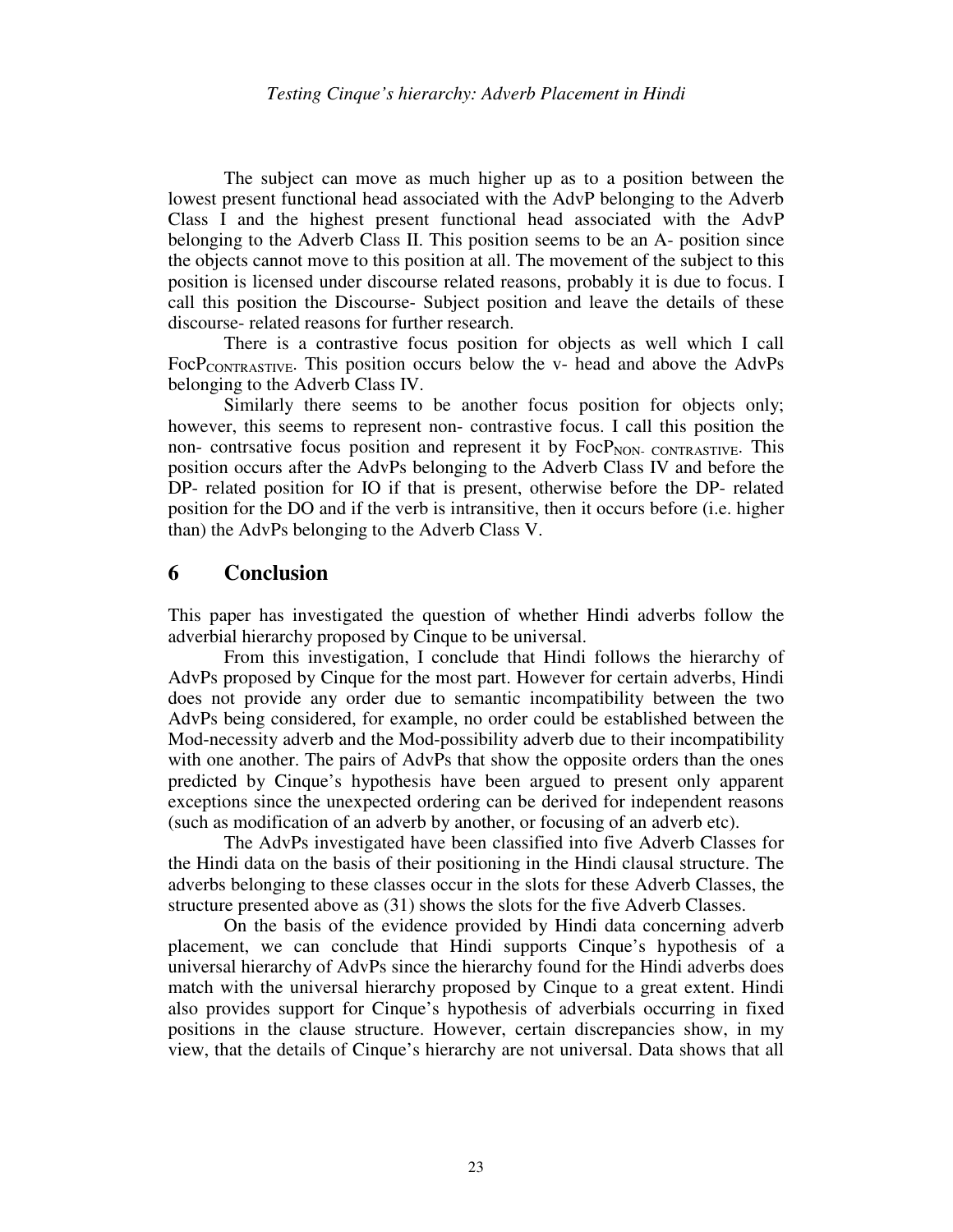the adverbs are naturally grouped into a few classes. The data shows that within each class, the order of adverbs may not be as rigidly fixed as it is between adverbs belonging to different classes<sup>13</sup>. Also different languages may not contain all the adverbs from each class; the list provided by Cinque may not be inclusive of all the adverbial phrases possible in languages, presence of some other adverbs, such as AdvPmanner (that has the same lexical form as AdvPevaluative) in Hindi shows this. The hierarchy requires a more precise examination of more crosslinguistic data.

# **References**

Bhatt, Rajesh and Elena Anagnostopoulou. 1996. Object Shift and Specificity: Evidence from ko- phrases in Hindi. In *Papers from the 32nd Regional Meeting of the Chicago Linguistics Society*, ed. Lise M. Dobrin and Kora Singer and Lisa McNair, 11-22. Chicago: Chicago Linguistics Society.

Chomsky, Noam. 1995. *The Minimalist Program*. Cambridge, Mass.: MIT Press.

Cinque, Guglielmo. 1999. *Adverbs and Functional Heads: A Cross-linguistic Perspective*. New York: Oxford University Press.

- Dixon, Robert, M.W. 1994. Ergativity. Cambridge, England: Cambridge University Press.
- Kayne, Richard. S. 1994. *The Antisymmetry of Syntax*. Cambridge, Mass.: MIT Press.
- Kayne, Richard. S. 1984. *Connectedness and Binary Branching*. Dordrecht, Holland. Cinnaminson, N.J. USA: Foris Publications.
- Kidwai, Anita. 2000. *XP- Adjunction in UG: Scrambling and Binding in Hindi Urdu*. Oxford University Press.
- Rizzi, Luigi. 1997. The fine structure of the left periphery. In *Elements of Grammar,* ed. Liliane Haegeman, 281-337. Kluwer, Drodrecht.

University of Illinois at Urbana- Champaign Department of Linguistics 4080 Foreign Languages Building 707 South Mathews Avenue Urbana, IL 61801

bhatia@uiuc.edu

j  $13$  Please contact the author if you are interested in data considered.